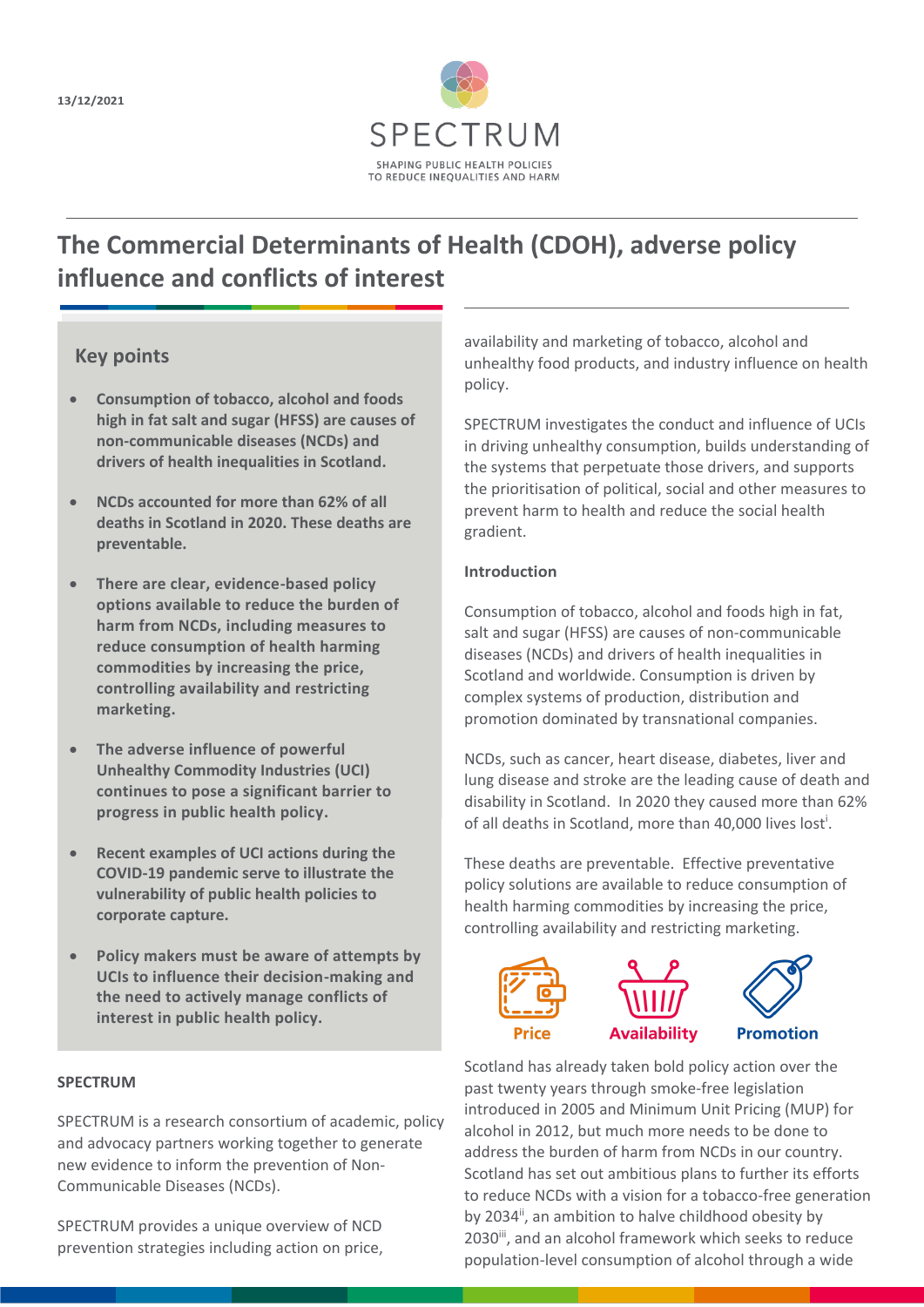range of evidence-based measures, including MUP<sup>iv</sup>.

While there is a clear evidence base on the most effective and cost-effective policy options to prevent and reduce harm from NCDs, there remain significant barriers and challenges to their implementation. If Scotland is to realise its **public health ambitions**<sup>v</sup>, these barriers must be exposed, understood and adequately responded to at national policy level.

The influence of powerful corporate actors on the policy process is one of the most significant barriers. UCIs, including industries that produce, promote and sell alcohol, tobacco and foods high in fat, salt and sugar (HFSS) are often involved in public health policy making, which usually results in weaker, non-evidence-based policiesvi.

#### **The Commercial Determinants of Health**

Commercial Determinants of Health (CDOH) are those activities of the private sector that affect the health of populations. These can be direct, such as the marketing of unhealthy products, or more indirect, like industry lobbying against duty increases, donating to political campaigns, funding dubious research, and generating doubt around product harms.

Until recently, except for the tobacco industry, the commercial determinants have remained largely absent from how we think about the social determinants of health<sup>vi</sup>. That is now changing, with a growing understanding of the core drivers of such companies, their strategies, the third parties they use, and their direct and indirect impacts on health and health inequalities.

The actions of UCIs can affect everything from consumption patterns of a particular product, to the social norms surrounding when and how much of it we use, to how normal and desirable children perceive products to be, to the tax and regulatory frameworks surrounding such products, the science regarding its harms and benefits, how policy-makers view the problem and its causes, and the framing of possible solutions in the mind of the public.

Addressing NCDs requires an understanding of the CDOH and the actions of UCIs in driving them. It requires policy makers to be aware of attempts by UCIs to influence their decision-making and to actively manage conflicts of interest.

The WHO Framework Convention on Tobacco Control (FCTC) Article 5.3vii is the best international example of

good practice in this area, intended to protect public health policy from the influence of the tobacco industry. A similar approach needs to be applied across other UCIs.

### **Influencing Policy**

The adverse influence of UCIs in public health policy is well documented with commonalities across commodities observable<sup>vi</sup>. The strategies and approaches used to influence policy can be summarised as:

- Influencing the creation of evidence;
- Disseminating misinformation to the public about the harms of their products, often through the front groups (such as Corporate Social Responsibility (CSR) organisations, and charities like Drinkaware) which they fund; this misinformation often comes in the form of 'dark nudges' – which are used to promote mixed messages about harms and to undermine scientific evidenceviii.
- Questioning the effectiveness of statutory regulation and emphasizing self-regulation;
- Promoting ineffective partnership approaches;
- Publicly discrediting researchers;
- Focusing on individual responsibility;
- Attempting to frame the extent and nature of harms and relative solutions; and
- Forming alliances with other sectors or the public to give the impression of support for industry positions.

UCIs use these approaches to obstruct the most effective interventions to improve public health out of a fear of lost revenue. Instead, they use their influence to undermine evidence, and obstruct, delay and weaken regulation, compromising public health goalsvi.

#### **Signalling virtue while promoting harm**

Recent research published by SPECTRUM and the NCD Alliance<sup>ix</sup> has exposed UCI tactics during the global COVID-19 pandemic, serving to illustrate UCI agility to use a global health crisis to promote brands, products and corporations whose economic interests frequently conflict with public health goals.

The report identified broad categories of strategic responses to the pandemic from UCIs:

- Adapting marketing and promotion of products;
- Corporate social responsibility and philanthropy;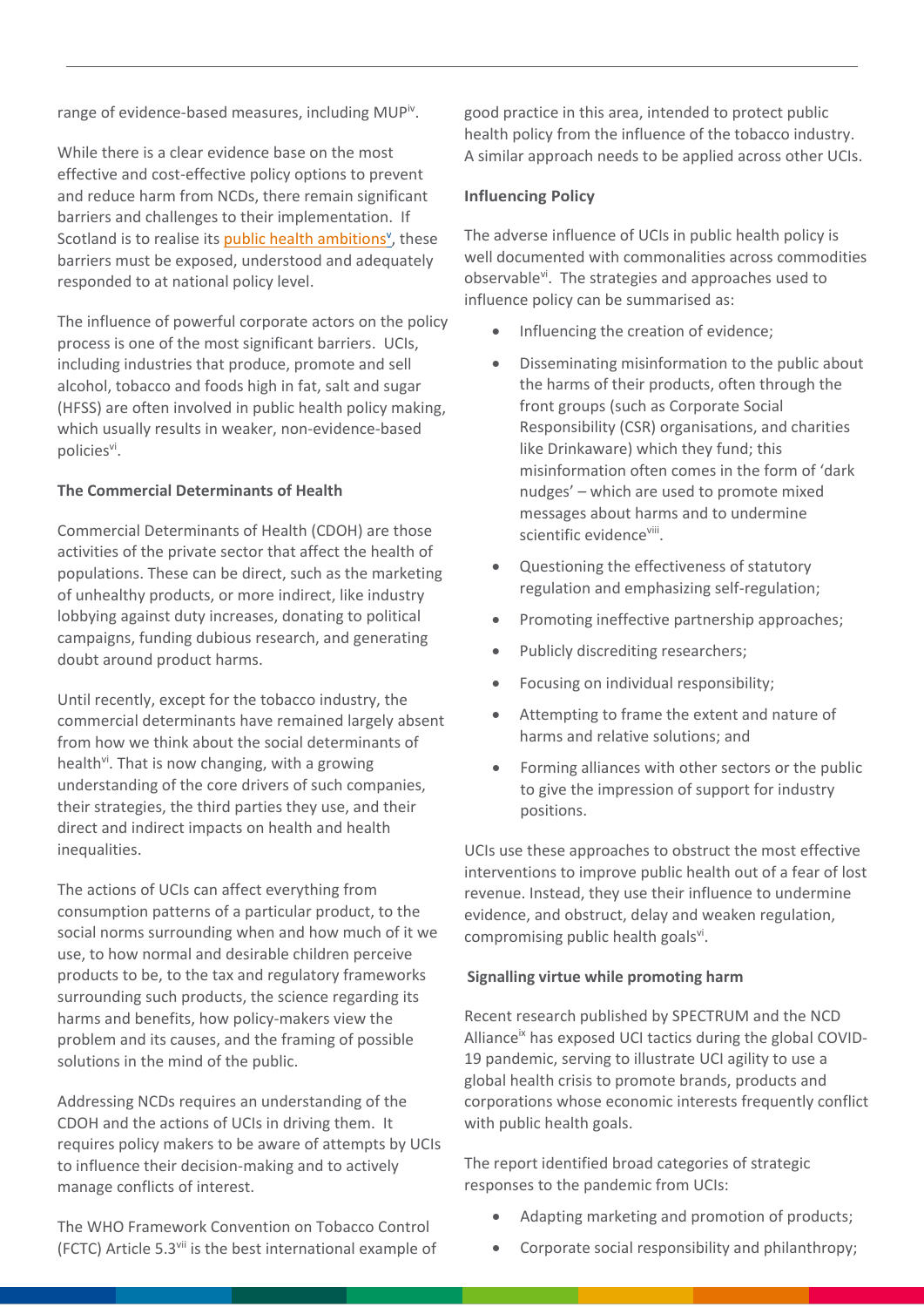- Pursuing partnerships and collaborations; and
- Shaping policy environments.

The report highlights the exploitation of the COVID-19 pandemic by UCIs to advance preferred policy positions, particularly as governments struggle to reconcile health objectives with economic and trade imperatives.

Key activities highlighted include:

- Lobbying to have unhealthy commodities designated as 'essential' products;
- Petitioning to accelerate the easing of lockdown;
- Working to undermine health and environmental regulations; and
- Attempting to shape strategies for economic recovery.

We have seen clear examples of these activities here in Scotland and UK. The report highlights several Scottish case studies including the Scottish Food and Drink Federation publicly congratulating the Scottish Government's decision to withdraw a new bill introducing restrictions on junk food promotions in Scotland; and The Scotch Whisky Association calling for the Scottish Government to abandon proposed advertising restrictions on alcohol and offering to engage in "a sustained dialogue with government on smart taxation" in order to support the post-COVID-19 recovery.

These examples from Scotland, along with submissions from around the world, indicate an extraordinary range and scale of responses to COVID-19 from unhealthy commodity industries, reflecting extensive efforts on the part of these industries to be viewed as contributing to the pandemic response. These activities serve to promote these industries' core interests by promoting products, enhancing reputations, and building political influence. They distract from the role of UCIs in harming population health, which made us more vulnerable to COVID-19. Collectively, the actions outlined in the report raise concerns about the prospect of the involvement of unhealthy commodity industries in the pandemic response directing public policy efforts away from broader health and social goals and towards the entrenchment of industry interests.

## **Recommendations for policy makers**

**Commit to adopting international best practice** in managing and preventing conflicts of interest with UCIs, including completing an audit of adherence to Article 5.3 of the WHO Framework Convention on Tobacco Control.

**Avoid partnerships with UCIs**, particularly in areas where they have no competence, such as in developing or implementing health interventions or health-related policies.

**Speak out when conflicts of interest in partnerships with industry are identified**, highlighting the risks they pose to public trust.

**Raise public and policy awareness of the activities of UCIs**, and how they seek to influence policy by ensuring transparency of any interactions with UCIs and affiliated actors in policy development and consultations.

**Do not use or refer the public to sources of UCI information**. For example, alcohol industry information about health, which is filtered through organisations like Drinkaware.

**Encourage much greater transparency** about industry lobbying and funding across all levels of policy making.

**Challenge all commercial interests that undermine our efforts** to build a fairer and healthier world.